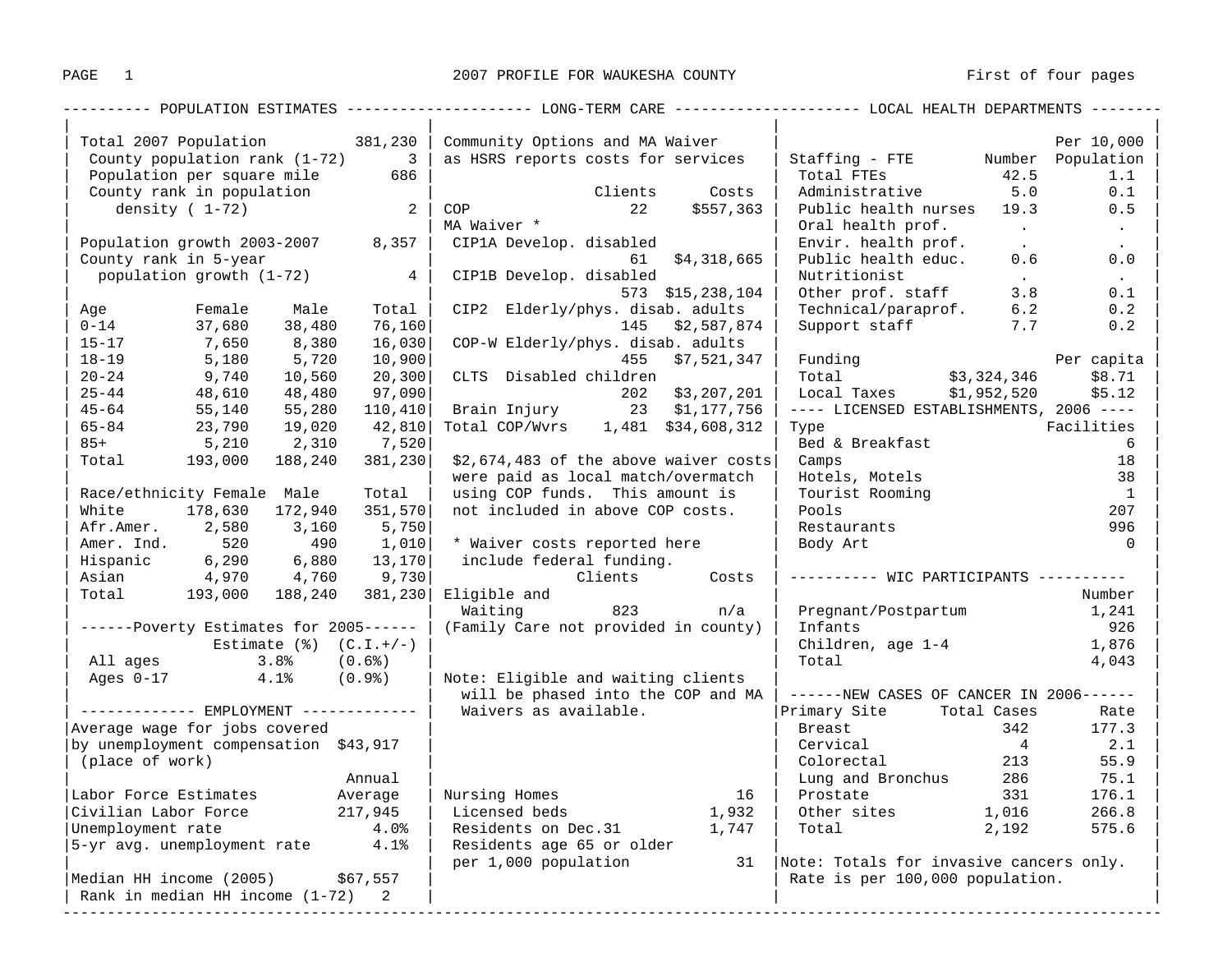| TOTAL LIVE BIRTHS   4,067 Birth Order   Births   Percent                                                                                                                                                                                      |                             |                                                         |                                                      |                                                                                                                         |    |                                                          | Marital Status                                                                                                                                                                 |       |                                         |                |
|-----------------------------------------------------------------------------------------------------------------------------------------------------------------------------------------------------------------------------------------------|-----------------------------|---------------------------------------------------------|------------------------------------------------------|-------------------------------------------------------------------------------------------------------------------------|----|----------------------------------------------------------|--------------------------------------------------------------------------------------------------------------------------------------------------------------------------------|-------|-----------------------------------------|----------------|
|                                                                                                                                                                                                                                               |                             |                                                         | First                                                |                                                                                                                         |    | $1,584$ 39                                               | of Mother Births Percent                                                                                                                                                       |       |                                         |                |
| Crude Live Birth Rate 10.7                                                                                                                                                                                                                    |                             | Second                                                  |                                                      | 1,434                                                                                                                   | 35 | Married                                                  |                                                                                                                                                                                | 3,342 | 82                                      |                |
| General Fertility Rate 57.1                                                                                                                                                                                                                   |                             |                                                         |                                                      |                                                                                                                         |    |                                                          | Third 698 17 Not married 725                                                                                                                                                   |       |                                         | 18             |
|                                                                                                                                                                                                                                               |                             |                                                         |                                                      | Fourth or higher $350$ 9<br>Unknown 1 <.5                                                                               |    |                                                          | Unknown                                                                                                                                                                        |       | $\overline{0}$                          | $\overline{0}$ |
| Live births with reported                                                                                                                                                                                                                     |                             |                                                         |                                                      |                                                                                                                         |    |                                                          |                                                                                                                                                                                |       |                                         |                |
| congenital anomalies 58 1.4%                                                                                                                                                                                                                  |                             |                                                         |                                                      |                                                                                                                         |    |                                                          | Education                                                                                                                                                                      |       |                                         |                |
|                                                                                                                                                                                                                                               |                             |                                                         |                                                      |                                                                                                                         |    |                                                          | of Mother Births Percent                                                                                                                                                       |       |                                         |                |
| Delivery Type 54 Births Percent 1st Prenatal Visit Births Percent Elementary or less 54                                                                                                                                                       |                             |                                                         |                                                      |                                                                                                                         |    |                                                          |                                                                                                                                                                                |       |                                         | <sup>1</sup>   |
|                                                                                                                                                                                                                                               |                             |                                                         |                                                      |                                                                                                                         |    |                                                          | Elementary or less     54              1<br>Some high school       154             4                                                                                           |       |                                         |                |
|                                                                                                                                                                                                                                               |                             |                                                         |                                                      |                                                                                                                         |    |                                                          |                                                                                                                                                                                |       |                                         |                |
|                                                                                                                                                                                                                                               |                             |                                                         |                                                      |                                                                                                                         |    |                                                          |                                                                                                                                                                                |       |                                         |                |
|                                                                                                                                                                                                                                               |                             |                                                         |                                                      |                                                                                                                         |    |                                                          |                                                                                                                                                                                |       |                                         |                |
| 91 Some high school 154 4<br>previous cesarean 52 1 2nd trimester 271 7 High school 154 4<br>Forceps 58 1 3rd trimester 34 1 Some college 875 22<br>0ther vaginal 2,924 72 No visits 24 1 College graduate 2,255 55<br>Primary cesarea        |                             |                                                         |                                                      |                                                                                                                         |    |                                                          |                                                                                                                                                                                |       |                                         |                |
|                                                                                                                                                                                                                                               |                             |                                                         |                                                      |                                                                                                                         |    |                                                          |                                                                                                                                                                                |       |                                         |                |
|                                                                                                                                                                                                                                               |                             |                                                         |                                                      | Prenatal Visits Births                                                                                                  |    | Percent                                                  | Smoking Status                                                                                                                                                                 |       |                                         |                |
| Birthweight <b>Births</b> Percent <b>No visits</b> 24                                                                                                                                                                                         |                             |                                                         |                                                      |                                                                                                                         |    | $\mathbf{1}$                                             | of Mother Births Percent                                                                                                                                                       |       |                                         |                |
|                                                                                                                                                                                                                                               |                             |                                                         |                                                      |                                                                                                                         |    |                                                          |                                                                                                                                                                                |       |                                         |                |
| $-1,500$ gm $-2,499$ gm $-1,500-2,499$ gm $-218$ $-5.4$ $-9$                                                                                                                                                                                  |                             |                                                         |                                                      |                                                                                                                         |    | $\begin{array}{ccc} & 30 & & 1 \\ 313 & & 8 \end{array}$ | Smoker 377 9<br>Nonsmoker 3,675 90                                                                                                                                             |       |                                         |                |
|                                                                                                                                                                                                                                               |                             |                                                         |                                                      |                                                                                                                         |    |                                                          | Unknown $15 \times .5$                                                                                                                                                         |       |                                         |                |
| $2,500+$ gm $3,804$ $93.5$ $10-12$ $1,882$ $46$<br>Unknown $2$ $\leq .5$ $13+$ $1,740$ $43$                                                                                                                                                   |                             |                                                         |                                                      |                                                                                                                         |    |                                                          |                                                                                                                                                                                |       |                                         |                |
|                                                                                                                                                                                                                                               |                             |                                                         |                                                      |                                                                                                                         |    |                                                          |                                                                                                                                                                                |       |                                         |                |
|                                                                                                                                                                                                                                               |                             |                                                         |                                                      |                                                                                                                         |    |                                                          |                                                                                                                                                                                |       |                                         |                |
|                                                                                                                                                                                                                                               |                             |                                                         |                                                      |                                                                                                                         |    |                                                          | Low Birthweight Firmester of First Prenatal Visit<br>(under 2,500 gm) 1st Trimester 2nd Trimester 0ther/Unknown<br>Births Percent Births Percent Births Percent Births Percent |       |                                         |                |
|                                                                                                                                                                                                                                               |                             |                                                         |                                                      |                                                                                                                         |    |                                                          |                                                                                                                                                                                |       |                                         |                |
| Race/Ethnicity Births Percent                                                                                                                                                                                                                 |                             |                                                         |                                                      |                                                                                                                         |    |                                                          |                                                                                                                                                                                |       |                                         |                |
|                                                                                                                                                                                                                                               |                             |                                                         |                                                      |                                                                                                                         |    |                                                          |                                                                                                                                                                                |       |                                         | 2              |
|                                                                                                                                                                                                                                               |                             |                                                         |                                                      |                                                                                                                         |    |                                                          |                                                                                                                                                                                |       |                                         | $\overline{4}$ |
|                                                                                                                                                                                                                                               |                             |                                                         |                                                      |                                                                                                                         |    |                                                          |                                                                                                                                                                                |       |                                         | 6              |
|                                                                                                                                                                                                                                               |                             |                                                         |                                                      |                                                                                                                         |    |                                                          |                                                                                                                                                                                |       |                                         | $\overline{a}$ |
|                                                                                                                                                                                                                                               |                             |                                                         |                                                      |                                                                                                                         |    |                                                          |                                                                                                                                                                                |       |                                         | $\overline{a}$ |
| White 3,518 87 216 6.1 3,230 92 220 6 68<br>Black/Afr.American 55 1 3 5.5 45 82 8 15 2<br>American Indian 16 <.5 1 6.3 14 88 1 6 1<br>Hispanic/Latino 249 6 16 6.4 215 86 30 12 4<br>Asian 227 6 25 11.0 211 93 11 5 5<br>Other/Unknown 2 <.5 |                             |                                                         |                                                      |                                                                                                                         |    |                                                          |                                                                                                                                                                                |       |                                         |                |
|                                                                                                                                                                                                                                               |                             |                                                         |                                                      |                                                                                                                         |    |                                                          |                                                                                                                                                                                |       |                                         |                |
|                                                                                                                                                                                                                                               |                             |                                                         | Low Birthweight                                      |                                                                                                                         |    |                                                          | Trimester of First Prenatal Visit                                                                                                                                              |       |                                         |                |
|                                                                                                                                                                                                                                               |                             |                                                         |                                                      |                                                                                                                         |    |                                                          |                                                                                                                                                                                |       |                                         |                |
| Fertility (under 2,500 gm) 1st Trimester 2nd Trimester Other/Unknown<br>Age of Mother Births Rate Births Percent Births Percent Births Percent is the contract of the servent<br>$15$                                                         |                             | $2 \left( \begin{array}{ccc} 2 & - \end{array} \right)$ |                                                      | $\star$ $\qquad \qquad .$                                                                                               |    |                                                          |                                                                                                                                                                                |       | $\star$                                 |                |
|                                                                                                                                                                                                                                               |                             |                                                         |                                                      |                                                                                                                         |    |                                                          |                                                                                                                                                                                |       |                                         |                |
| $15 - 17$                                                                                                                                                                                                                                     |                             |                                                         |                                                      | $\begin{array}{cccc} 36 & & 5 & & 1 & 2.8 \\ 97 & & 19 & & 7 & 7.2 \end{array}$                                         |    |                                                          |                                                                                                                                                                                |       | $\mathbf{1}$<br>$\frac{1}{2}$           | 3              |
| $18 - 19$                                                                                                                                                                                                                                     |                             |                                                         |                                                      |                                                                                                                         |    |                                                          |                                                                                                                                                                                |       |                                         | $\overline{a}$ |
|                                                                                                                                                                                                                                               | $506$ $52$<br>$1,170$ $120$ |                                                         | $\begin{array}{cc} 38 & 7.5 \\ 59 & 5.0 \end{array}$ |                                                                                                                         |    |                                                          |                                                                                                                                                                                |       | $\begin{array}{c} 11 \\ 27 \end{array}$ | $\overline{2}$ |
| $20 - 24$                                                                                                                                                                                                                                     |                             |                                                         |                                                      |                                                                                                                         |    |                                                          |                                                                                                                                                                                |       |                                         | $\overline{a}$ |
| $25 - 29$                                                                                                                                                                                                                                     |                             |                                                         |                                                      |                                                                                                                         |    |                                                          |                                                                                                                                                                                |       | 20                                      | $\mathbf{1}$   |
| $30 - 34$                                                                                                                                                                                                                                     |                             |                                                         |                                                      |                                                                                                                         |    |                                                          |                                                                                                                                                                                |       |                                         |                |
| 1,385 138<br>$35 - 39$                                                                                                                                                                                                                        | 712 55                      |                                                         |                                                      | $\begin{array}{ccccccc} 79 & & 5.7 & & 1.309 & & 95 & & 56 & 4 \\ 53 & & 7.4 & & & 669 & & 94 & & 29 & & 4 \end{array}$ |    |                                                          |                                                                                                                                                                                |       | 14                                      | $\overline{a}$ |
| $40+$                                                                                                                                                                                                                                         | 159                         | 10                                                      |                                                      |                                                                                                                         |    |                                                          | 24   15.1   133   84   21   13   5                                                                                                                                             |       |                                         | 3              |
| Unknown                                                                                                                                                                                                                                       | $\overline{0}$              | $ -$                                                    |                                                      |                                                                                                                         |    |                                                          |                                                                                                                                                                                |       |                                         |                |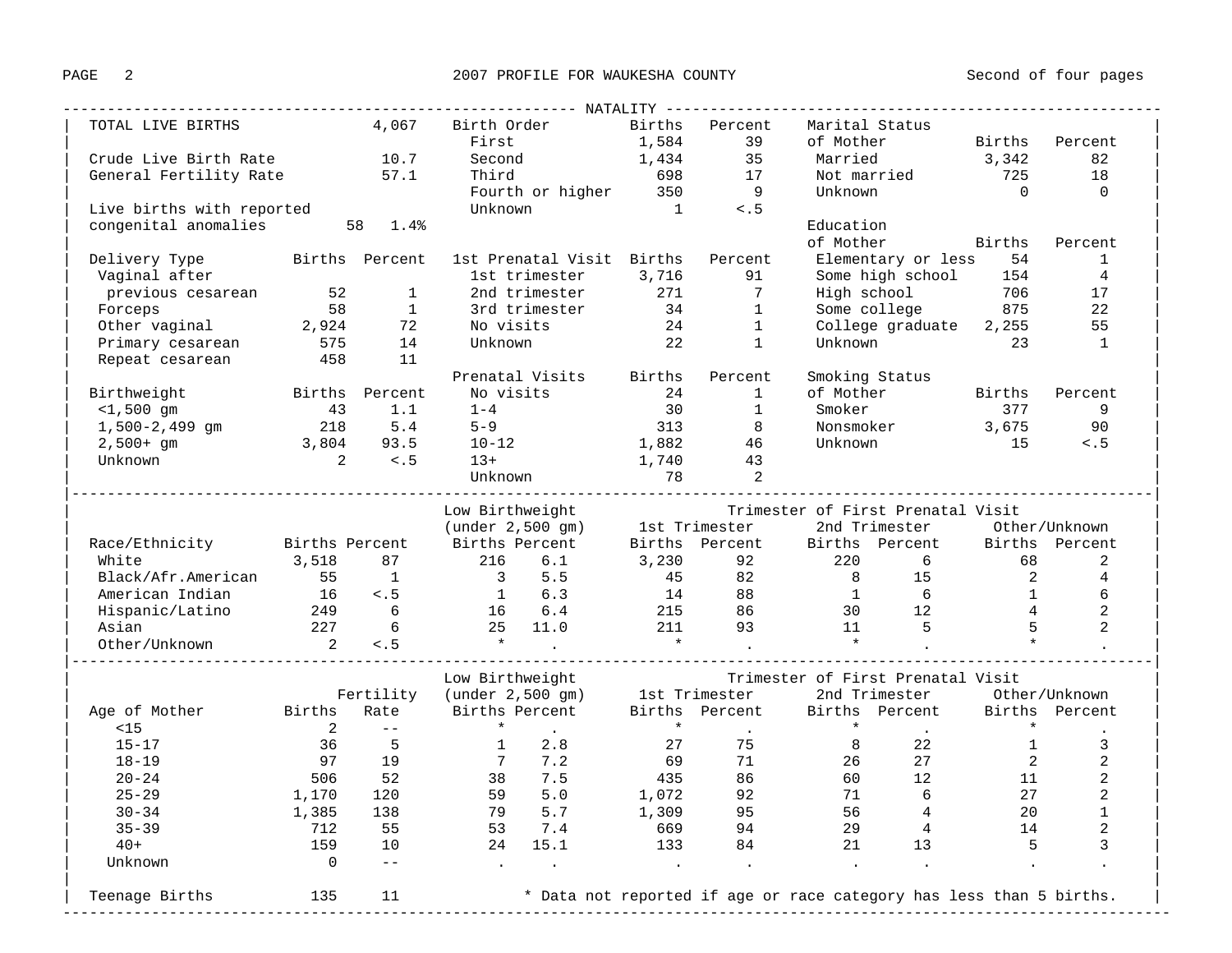|                                               |                                    |                                                                |                                           |                                                                       | Note: Death rates (except infant) are per 100,000 population. Infant, |                                                       |                |  |  |  |
|-----------------------------------------------|------------------------------------|----------------------------------------------------------------|-------------------------------------------|-----------------------------------------------------------------------|-----------------------------------------------------------------------|-------------------------------------------------------|----------------|--|--|--|
|                                               |                                    |                                                                |                                           |                                                                       | neonatal, and postneonatal death rates are per 1,000 live births.     |                                                       |                |  |  |  |
| REPORTED CASES OF COMMUTABLE DISEASES*        |                                    | Perinatal and fetal death rates are per 1,000 live births plus |                                           |                                                                       |                                                                       |                                                       |                |  |  |  |
|                                               |                                    |                                                                |                                           | fetal deaths. Rates are not calculated for fewer than 20 deaths.      |                                                                       |                                                       |                |  |  |  |
|                                               |                                    |                                                                |                                           |                                                                       |                                                                       |                                                       |                |  |  |  |
| Disease                                       | Number                             | TOTAL DEATHS                                                   |                                           | 2,731                                                                 | Selected                                                              |                                                       |                |  |  |  |
| Campylobacter Enteritis 69                    |                                    | Crude Death Rate 716                                           |                                           |                                                                       | Underlying Cause Deaths                                               |                                                       | Rate           |  |  |  |
| Giardiasis                                    | 34                                 |                                                                |                                           |                                                                       | Heart Disease (total)                                                 | 626                                                   | 164            |  |  |  |
| Hepatitis Type A                              | $\overline{0}$                     |                                                                |                                           |                                                                       | Ischemic heart disease                                                | 388                                                   | 102            |  |  |  |
| Hepatitis Type B**                            | 8 <sup>8</sup>                     | Age                                                            |                                           | Deaths Rate                                                           | Cancer (total)                                                        | 708                                                   | 186            |  |  |  |
| Hepatitis NANB/C                              | 71                                 |                                                                |                                           | $1 \quad 5$                                                           | Trachea/Bronchus/Lung                                                 | 201                                                   | 53             |  |  |  |
| Legionnaire's                                 | $< 5$                              | $5 - 14$                                                       |                                           |                                                                       |                                                                       | 53                                                    | 14             |  |  |  |
| Lyme                                          | 16                                 | $15 - 19$                                                      |                                           |                                                                       |                                                                       | 58                                                    | $30*$          |  |  |  |
| Measles                                       | $\overline{0}$                     | $20 - 34$                                                      |                                           | 43 71                                                                 | Cerebrovascular Disease                                               | 143                                                   | 38             |  |  |  |
|                                               |                                    |                                                                |                                           | 202 166                                                               | Lower Resp. Disease                                                   | 134                                                   | 35             |  |  |  |
| Meningitis, Bacterial 11  <br>Mumos 0   Mumos |                                    | $35 - 54$<br>$55 - 64$                                         |                                           | 268 592                                                               | Pneumonia & Influenza 63                                              |                                                       | 17             |  |  |  |
| Mumps                                         | $\overline{0}$                     |                                                                |                                           | 417 1,650                                                             | Accidents                                                             | 157                                                   | 41             |  |  |  |
| Pertussis                                     | 15                                 | 65–74<br>75–84                                                 | 822                                       | 4,689                                                                 | Motor vehicle 40                                                      |                                                       | 10             |  |  |  |
| Salmonellosis                                 | 61                                 | $85+$                                                          |                                           | 943 12,540                                                            | Diabetes                                                              | 61                                                    | 16             |  |  |  |
| Shigellosis                                   | 15                                 |                                                                |                                           |                                                                       | Infect./Parasitic Dis. 26                                             |                                                       | $\overline{7}$ |  |  |  |
| $\sim$ 5<br>Tuberculosis                      |                                    | Infant                                                         |                                           |                                                                       | Suicide                                                               | 40                                                    | 10             |  |  |  |
|                                               |                                    | Mortality Deaths                                               |                                           | Rate                                                                  |                                                                       |                                                       |                |  |  |  |
| 2007 provisional data.<br>$\star$             |                                    | Total Infant 18 .                                              |                                           |                                                                       | * Based on female population.                                         |                                                       |                |  |  |  |
| ** Includes all positive HBsAg                |                                    |                                                                |                                           |                                                                       |                                                                       |                                                       |                |  |  |  |
| test results.                                 |                                    |                                                                |                                           | ALCOHOL AND DRUG ABUSE AS UNDERLYING                                  |                                                                       |                                                       |                |  |  |  |
|                                               |                                    |                                                                |                                           |                                                                       | OR CONTRIBUTING CAUSE OF DEATH                                        |                                                       |                |  |  |  |
|                                               |                                    | Infant Mortality by                                            |                                           |                                                                       |                                                                       |                                                       |                |  |  |  |
| Sexually Transmitted Disease                  |                                    | Race of Mother                                                 |                                           |                                                                       | Alcohol                                                               |                                                       |                |  |  |  |
| Chlamydia Trachomatis 376                     |                                    | White                                                          |                                           | $\begin{array}{ccc} 12 & & . \\ 2 & & . \end{array}$                  | Tobacco Use                                                           | $\begin{array}{cc} & 27 & 7 \\ 483 & 127 \end{array}$ |                |  |  |  |
|                                               | 159                                | Black                                                          |                                           | $\sim$ 100 $\mu$                                                      | Other Drugs 27 27 7                                                   |                                                       |                |  |  |  |
| Gonorrhea                                     | Genital Herpes<br>44               |                                                                |                                           |                                                                       |                                                                       |                                                       |                |  |  |  |
|                                               | $5^{\circ}$                        | Hispanic<br>Acian<br>Asian                                     | $\overline{\mathbf{c}}$<br>$\overline{2}$ | $\sim 10^{-10}$                                                       |                                                                       |                                                       |                |  |  |  |
| Syphilis                                      |                                    | Other/Unknown .                                                |                                           | <b>Contract Contract</b>                                              | -------- MOTOR VEHICLE CRASHES -------                                |                                                       |                |  |  |  |
|                                               |                                    |                                                                |                                           | $\sim 10^{-10}$                                                       |                                                                       |                                                       |                |  |  |  |
|                                               |                                    |                                                                |                                           |                                                                       |                                                                       |                                                       |                |  |  |  |
| ---------- IMMUNIZATIONS ------------         | Infant Mortality by<br>Rirthweight |                                                                |                                           | Note: These data are based on location<br>of crash, not on residence. |                                                                       |                                                       |                |  |  |  |
|                                               |                                    |                                                                |                                           |                                                                       |                                                                       |                                                       |                |  |  |  |
|                                               |                                    | $-1,500$ gm 9<br>1,500-2,499 gm 2<br>2,500+ gm 7               |                                           | $\sim 10^{-10}$                                                       | Type of Motor Persons Persons                                         |                                                       |                |  |  |  |
| Children in Grades K-12 by                    |                                    |                                                                |                                           | $\sim 10^{-10}$                                                       | Vehicle Crash Injured Killed                                          |                                                       |                |  |  |  |
| Compliance Level<br>Compliant                 | 73,453                             |                                                                |                                           | <b>Contract Contract</b>                                              | Total Crashes                                                         | 3,074                                                 | 31             |  |  |  |
| Non-compliant                                 |                                    |                                                                |                                           |                                                                       | Alcohol-Related                                                       | 242                                                   |                |  |  |  |
|                                               | 446                                |                                                                |                                           |                                                                       |                                                                       |                                                       | 13             |  |  |  |
| Percent Compliant 99.4                        |                                    | Perinatal<br>Mortality Deaths Rate                             |                                           |                                                                       | With Citation:                                                        |                                                       | 212<br>3       |  |  |  |
|                                               |                                    |                                                                |                                           |                                                                       | For OWI                                                               |                                                       |                |  |  |  |
|                                               |                                    |                                                                |                                           |                                                                       | For Speeding 510<br>Motorcyclist 149                                  | 510                                                   | $\overline{0}$ |  |  |  |
|                                               |                                    |                                                                |                                           | <b>Contract Contract</b>                                              |                                                                       |                                                       | 6              |  |  |  |
|                                               |                                    | Fetal                                                          |                                           | 14 .                                                                  | Bicyclist                                                             | 48                                                    | $\Omega$       |  |  |  |
|                                               |                                    |                                                                |                                           |                                                                       | Pedestrian                                                            | 30                                                    | $\mathbf{1}$   |  |  |  |

-----------------------------------------------------------------------------------------------------------------------------